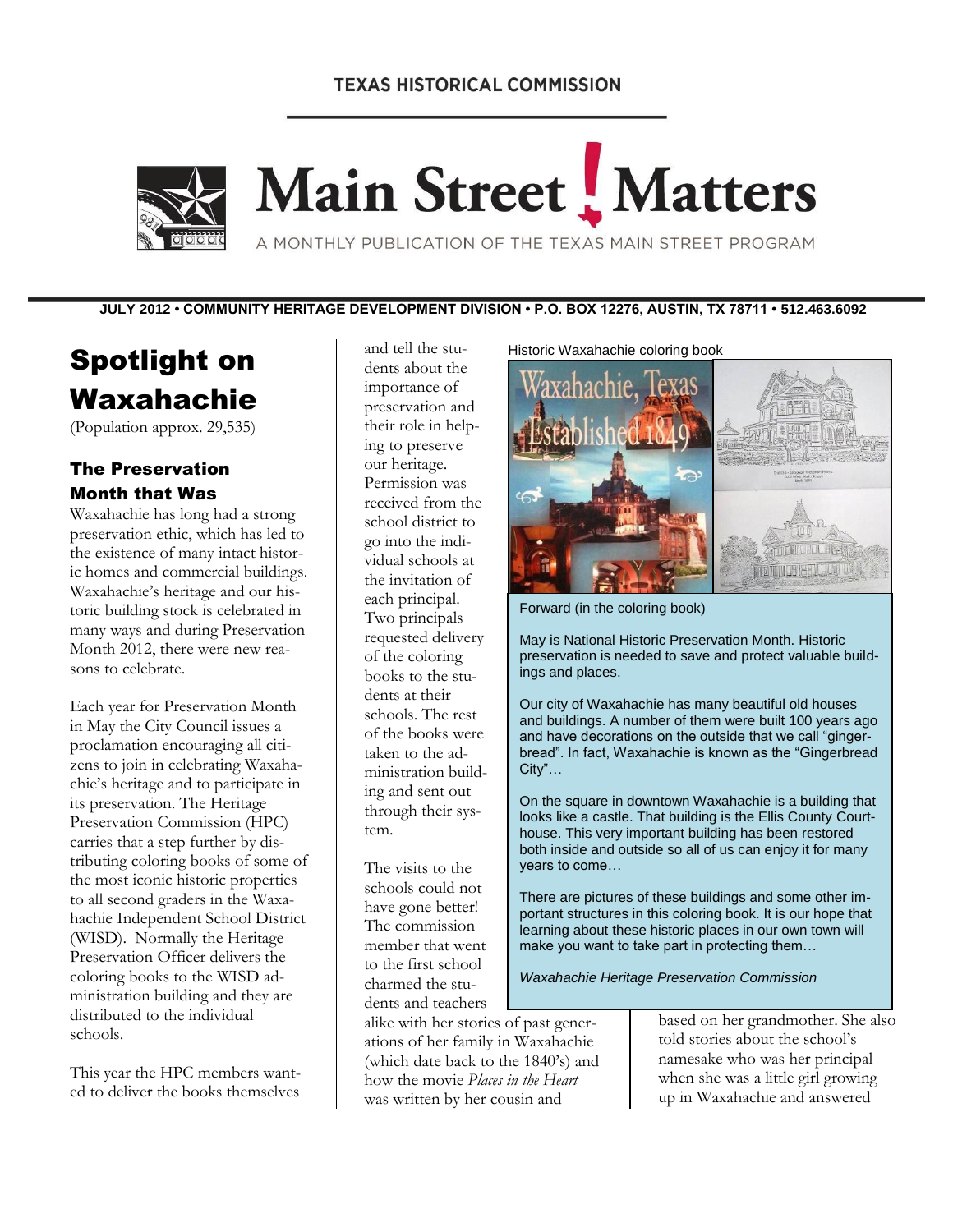dozens of questions posed by the students.

The second school visit was to an elementary school named after the commission member's mother-inlaw, Mrs. Margaret Felty. When her name was announced, the students all gasped like she was a rock star. When she told them that the boy in the photo of the school's namesake that hangs prominently in the hall was Mrs. Felty reading to her husband they were hooked and so were the teachers. It was great to see those young minds begin to grasp the heritage, history, and importance of preservation. It was also rewarding for me, the Main Street Manager, to be able to gain a better understanding of and appreciation for the deep roots members of the local Heritage Preservation Commission have in this community and why they are so passionate about protecting it.

On May 17, 2012, College Street Printing celebrated 125 years in business in downtown Waxahachie. Kenneth Denny, the owner since 1993, spent two years researching long-term businesses in Texas. He gathered information from the Texas State Comptroller's office, many county clerks, former employees and relatives of business owners, and others. After hundreds of phone calls and many miles traveled he was able to determine that College Street Printing is the oldest business in Waxahachie and Ellis County continually operating from the same building in the same location. It is the second oldest in Texas with that distinction.

The business started as a weekly newspaper in 1881 and added printing services when it was purchased by Thomas Middleton on May 17, 1887. The name of the business at that time was Middleton Printing. The newspaper part of the



Owners of College Street Printing celebrating 125 years in downtown Waxahachie

Top: Boyd Box, Stephanie Starrett, and Kenneth Denny (Stephanie Starrett is the great-great-grand daughter of former owner Thomas Middleton) Bottom: Kenneth Denny, owner/operator of College Street Printing and Waxahachie mayor N.B. "Buck" Jordan

business was sold to John P. Cooper in 1911, but the Middletons retained the printing business and the family continued to operate it for 76 years.

In 125 years of existence, the business has had only four distinct family owners. Two generations of the Middleton family ran the printing business until 1963 when the company was sold to Ralph Robins and became Robins Printing Company. In 1974, the company was purchased by Boyd Box and renamed Box Printing and Advertising. Kenneth Denny, the current owner, purchased the business from Mr. Box in 1993 and named the business College Street Printing Co.

He brought the business into the new era with computers and new printing technology and also added design services.

At a celebration for the business held on May 24, 2012, College Street Printing was issued a proclamation from Waxahachie mayor N.B. "Buck" Jordan congratulating them on 125 years in business and praising Mr. Denny for his diligence in documenting the history of the business. Three of the four owners were represented at the event—Boyd Box, Stephanie Starrett (great-great-grand daughter of founder Thomas Middleton), and current owner Kenneth Denny.

Another very positive preservation month achievement was the relocation of the Waxahachie Downtown Farmers Market to their new permanent home. The city took the abandoned city-owned lumber yard building across the street from City Hall and adapted it to house the Farmers Market. The scorching heat of last summer made it apparent that the best place for the vendors (and the customers) was not on the street. For the last 6-8 weeks of the season the market moved to Singleton Plaza where some shade trees and cover were available. That was good for a temporary solution, but the Market could not take over use of the public parking facility long term.

During a site visit to Waxahachie in 2008, Wayne Bell, now-retired architect with the Texas Historical Commission, was the first one to suggest that the abandoned lumber yard with its racks and stalls that used to hold lumber and other building supplies would be a great place to put the Farmers Market. He saw it as a relatively simple adaptive reuse project to turn the back part of the lumber yard into a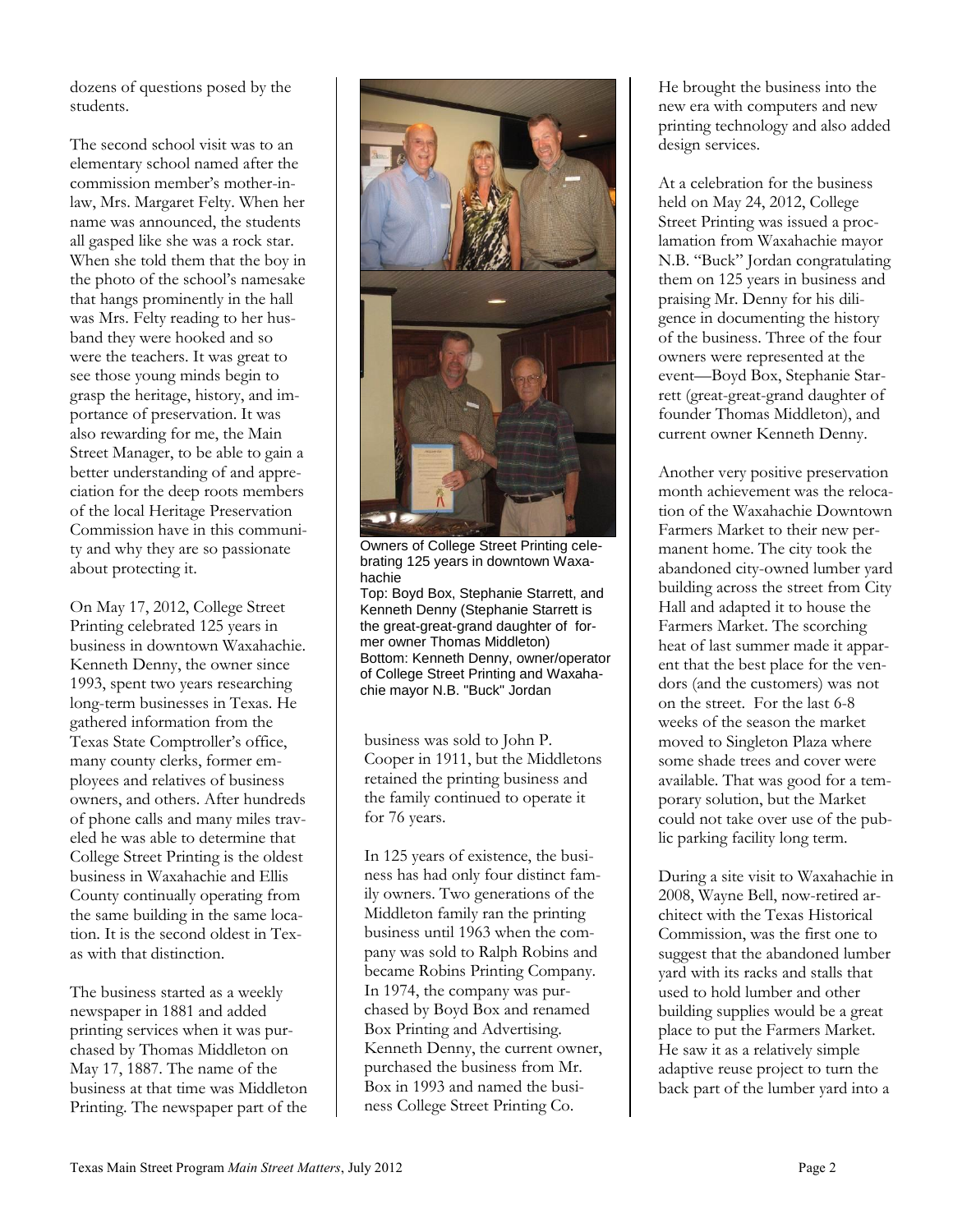covered open air pavilion for the vendors.

With the economy showing some signs of recovery over the last year, the city council voted to fund the first phase of the project, which consisted of converting the back part of the lumber yard into a permanent home for the Farmers Market. The project was completed in May and the first market was held in the new space on May 26. Vendors and customers alike are extremely happy with the new location. The shopping environment is much more enjoyable and it has opened up many new opportunities. The vendors have already added a Wednesday evening market in addition to Saturday mornings and there are plans for a holiday market during the Christmas season. Vendor applications have reached an all-time high and sales are going in the same direction.

It is no longer necessary to close any streets, disrupt any businesses,



The abandoned lumberyard in downtown (top) has been repurposed into the downtown farmers market.



Austin Historical Survey Wiki web page [http://beta.austinhistoricalsurvey.org](http://beta.austinhistoricalsurvey.org./)

or deal with cars left in the market area. There is plenty of room for the market to grow and if things go well, phase two will involve rehabilitating the building that fronts the market area. The indoor space would provide restrooms and allow for even more market days as weather and fluctuating temperatures would not be an issue. It could also provide vendors with fragile merchandise the opportunity to leave their products in place instead of packing up and moving them each week. There is also the possibility of the eventual development of a community grocery store downtown.

Many positive forces from many different resources truly made May 2012 in Waxahachie the preservation month that WAS!

*Thanks to Anita Williamson, Waxahachie Main Street Manager for providing this article.*

# FOCUS ON MAIN STREET DESIGN Why Historical Surveys Matter for Texas Main Streets and Austin's Wiki Experiment

Conducting historical surveys can assist planning efforts and galvanize support for the preservation of the unique history and architectural character of Texas Main Streets. Downtowns and Main Streets can include assets that can remain overlooked. It is good practice to use historical surveys to create an inventory of historic resources. Community leaders embark on historical surveys for many excellent reasons. Here are a few reasons that top the list:

- 1. Historic properties are valuable community assets. You need to know what you have in order to plan for the future.
- 2. Surveys form the basis for designation of local and national historic districts. Designations can make rehabilitation tax credits available and feed into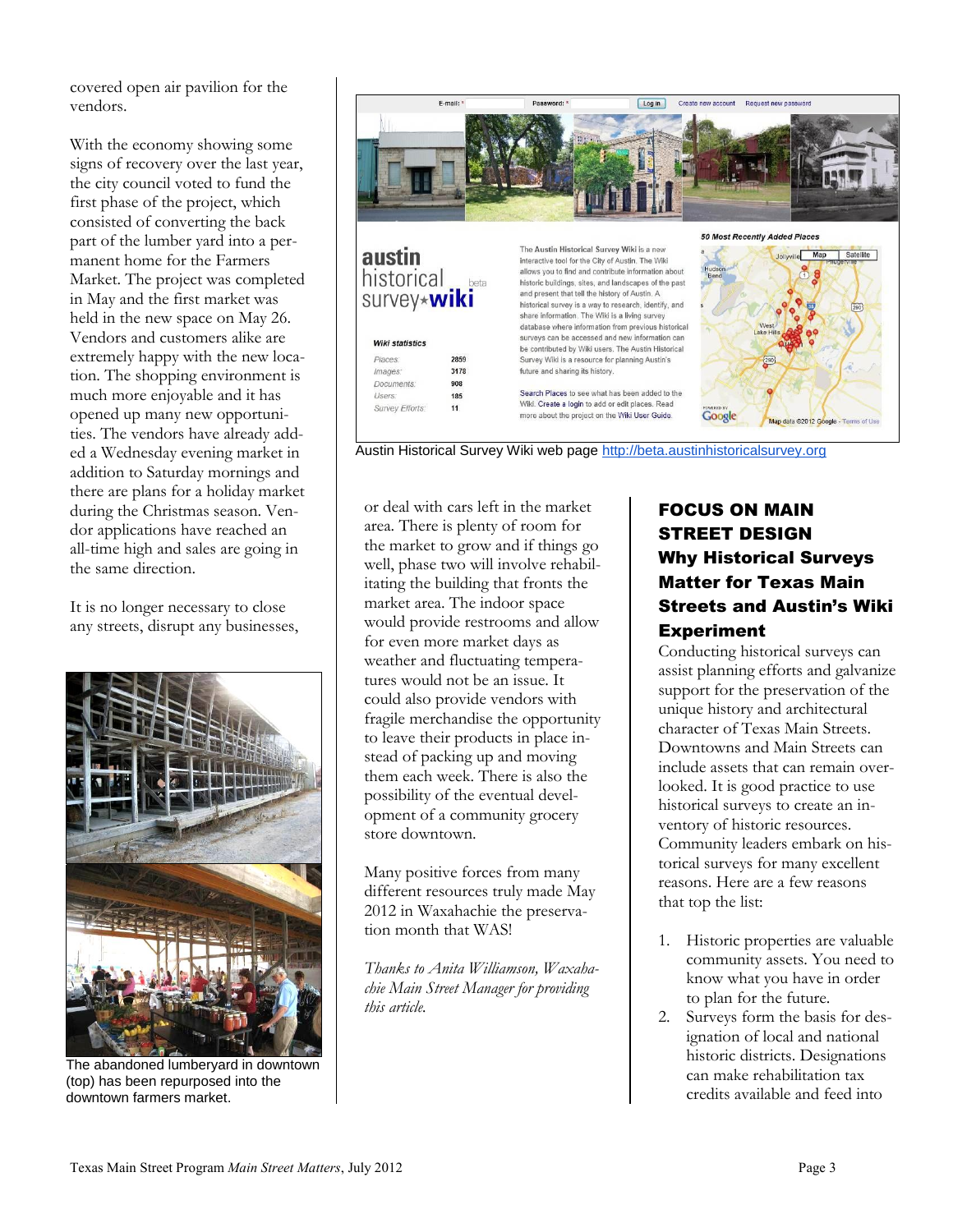

Individual web page for a specific location. Photos and additional information can be added by any registered user.

other strategies for maintaining the character and economic vitality of main streets.

- 3. Surveys can be useful for emergency planning and response.
- 4. Surveys are useful in assessing the impacts of federal projects such as transportation improvements.
- 5. Information gleaned from historical surveys can be used for heritage markers; hard copy, web, and mobile tours; and other forms of marketing. Surveys create a solid foundation of information that can be used to promote heritage tourism and for economic development efforts.

6. People are proud of their hometowns and recognizing local history can contribute to a sense of place and community.

A research project out of the University of Texas at Austin has reenvisioned how historical surveys can be accomplished and maintained over time. A team of faculty, graduate students, and professional staff at the UT Schools of Architecture and Information created a concept for a web tool to assist in the survey of historic resources in Austin, from downtown along Congress Avenue all the way to its city limits. The Austin Historical Survey Wiki was then developed for the City of Austin Historic Preservation Office and tested in pilot neighborhoods. It was launched on June 4, 2012. The Wiki is an experiment in new ways to accomplish surveys, disseminate the results, and maintain it on a continual basis. Visit the website at [http://beta.austinhistoricalsurvey.o](http://beta.austinhistoricalsurvey.org./) [rg.](http://beta.austinhistoricalsurvey.org./)

The Wiki displays information on the history and architecture of nearly 3,000 buildings and other kinds of historic places, from historic bridges to sidewalk inscriptions. Any registered user can contribute photos, documents, and information. Once moderated (usually within 24-48 hours), this information is published immediately. Most of the information available on the Wiki comes from professionally conducted surveys completed during more than 30 years. Some comes from volunteers researching their neighborhoods with the aim of establishing local historic districts. Additional information comes from interested Austinites sharing information and photos of places they consider important. Austin's approach is unique in that it focuses on establishing web infrastructure that supports historical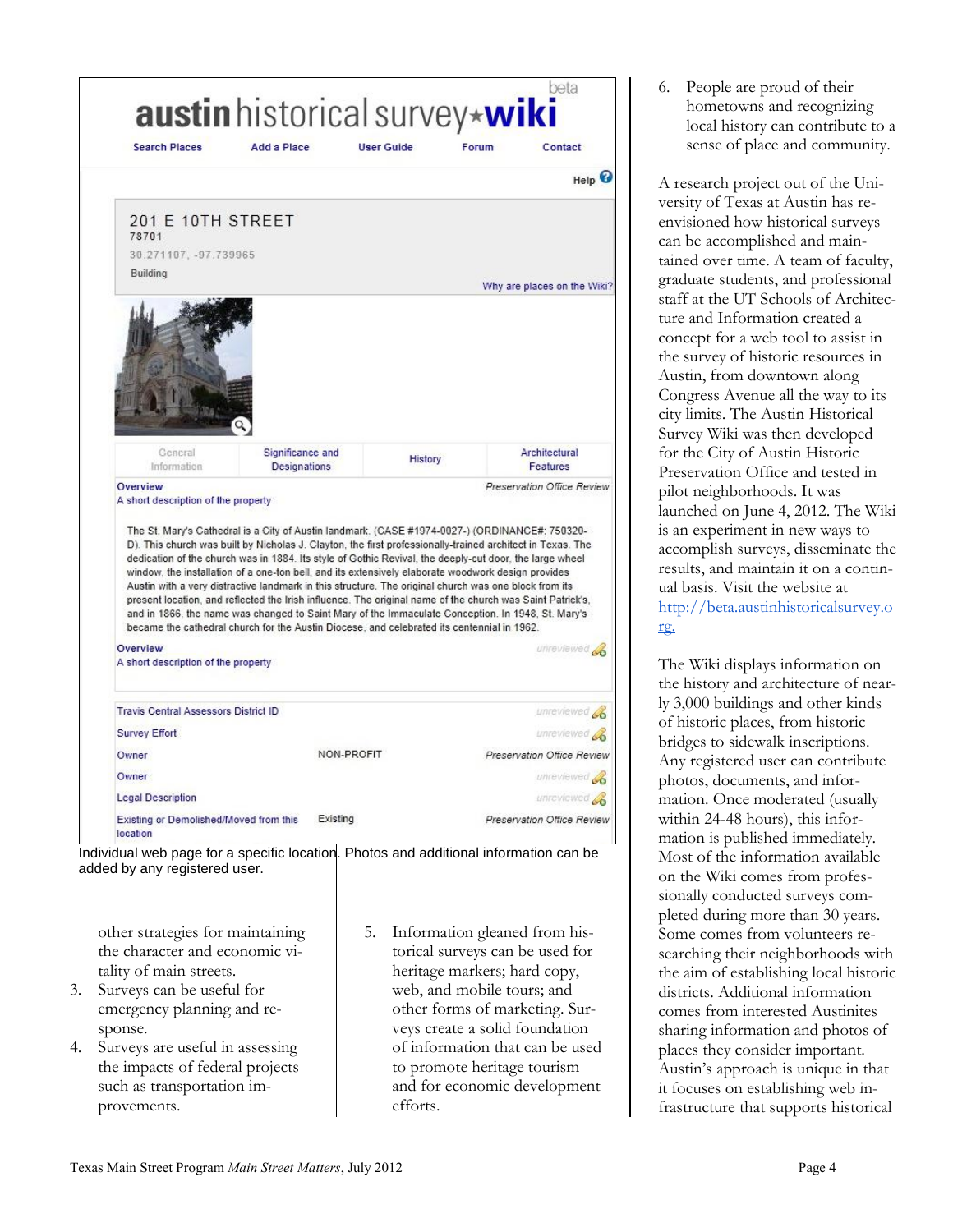surveys as an ongoing process. The vision is a living inventory of historic places that can accommodate routine changes better than a final report that, once complete, would be automatically frozen in time and out-of-date as soon as printed. It provides a way for the City of Austin Historic Preservation Program to make official information available, while supporting residents who may be quicker in noticing change in their neighborhood.

The Wiki has the potential to recognize a greater variety of historic resources and glean information that may only be accessible when citizens have a chance to participate. Professional survey methods will be better able to capture the places people care about when there is a means for people to share their knowledge with each other. This website provides a place for professionals, community leaders, and citizens to work together to identify and share information about the places that matter.

The Austin Historical Survey Wiki was funded through a Certified Local Government grant from Texas Historical Commission with additional support from the City of Austin, the Preserve America program of the U.S. Department of the Interior, National Parks Service, and the National Center for Preservation Technology and Training.

*Thanks to Jenni Minner, PhD Candidate and Michael Holleran, Director of the Graduate Program in Historic Preservation at the University of Texas at Austin for providing this article.*

## NEWS Measuring the Economic Impact of Special Events

Many Main Street cities are interested in collecting data regarding

the economic impact of special events on their local communities. Is your city getting a good return on its investment? The May/June issue of *Main Street NOW* [www.preservationnation.org/main](http://www.preservationnation.org/main-street/main-street-now/main-street-now-pdfs/members-only/Main-Street-Now-PDF_2012_05-06.pdf)[street/main-street-now/main](http://www.preservationnation.org/main-street/main-street-now/main-street-now-pdfs/members-only/Main-Street-Now-PDF_2012_05-06.pdf)[street-now-pdfs/members](http://www.preservationnation.org/main-street/main-street-now/main-street-now-pdfs/members-only/Main-Street-Now-PDF_2012_05-06.pdf)[only/Main-Street-Now-](http://www.preservationnation.org/main-street/main-street-now/main-street-now-pdfs/members-only/Main-Street-Now-PDF_2012_05-06.pdf)PDF 2012 05-06.pdf has an extensive article on this featuring two Mississippi cities and their efforts. There are also complete reports including the tools used for these surveys at the Main Street Solution Center at [www.preservationnation.org/main-](http://www.preservationnation.org/main-street/resources/)

street/resources/.

# MAIN STREET AROUND THE STATE

**Denison**

Congratulations to Denison for being named one of the "16 Best Summer Drives" in Texas for its thriving downtown and detailed history in the June issue of *Texas Monthly.* 

#### **La Grange**

Congratulations to the Texas Quilt Museum in downtown La Grange for receiving a Historic Rehabilitation Award (one of only 10 awards) for successful rehabiliation during the Annual Honor Awards program presented by Preservation Texas.

#### **Vernon**

See the latest on a series of rehabilitations in downtown Vernon at [www.timesrecordnews.com/news/](http://www.timesrecordnews.com/news/2012/jun/25/vernon-building-returning-to-glory/) [2012/jun/25/vernon-building](http://www.timesrecordnews.com/news/2012/jun/25/vernon-building-returning-to-glory/)[returning-to-glory/](http://www.timesrecordnews.com/news/2012/jun/25/vernon-building-returning-to-glory/) Vernon, a 2011 Texas Main Street city has already issued numerous façade grants in this short time in efforts to revitalize downtown. Main Street Vernon is also very good at getting the word out as is evidenced in this

article in the *Times Record News* out of Wichita Falls.

Also in Vernon, hundreds of shoppers enjoyed shopping for fruits, vegetables and home-made goodies from more than a dozen local vendors at the opening day of the new Vernon Farmers Market (a year in the making and planning) on May 19th.

# EVENTS

If you would like one of your Main Street events posted here, email [jill.robinson@thc.state.tx.us](mailto:jill.robinson@thc.state.tx.us) at least three weeks ahead of the month in which you want the posting.

## **July 4, Elgin**

Push, Pedal, Pull and Pets is the theme of the annual parade and celebration held each year on the Fourth of July. The parade will begin at City Hall, 310 North Main with a program following at Veterans' Memorial Park and a Soap Box Derby exhibition by the local Cub Scouts. For more information on this event, contact the Elgin Parks and Community Development Department at 512-281-5724 or visit [www.elginpard.com](http://www.myrecdept.com/tx/elgin/default2.asp)**[.](http://www.myrecdept.com/tx/elgin/default2.asp)**

#### **July 14, Weatherford**

Take a trip back to yesteryear at the 28th annual Parker County Peach Festival, held in historic downtown (30,000 attendance was estimated last year.) There will be an art show, food vendors, childrens' activities including mini-train rides, the annual peach pedal bike ride, and a 42 domino tournament. There will be three stages full of entertainment during the festival. Food offerings will include homemade peach ice cream, peach snow cones, fresh peach cobbler, and more. For more information see [www.peachfestivaltx.com/geninfo.](http://www.peachfestivaltx.com/geninfo.html) [html.](http://www.peachfestivaltx.com/geninfo.html)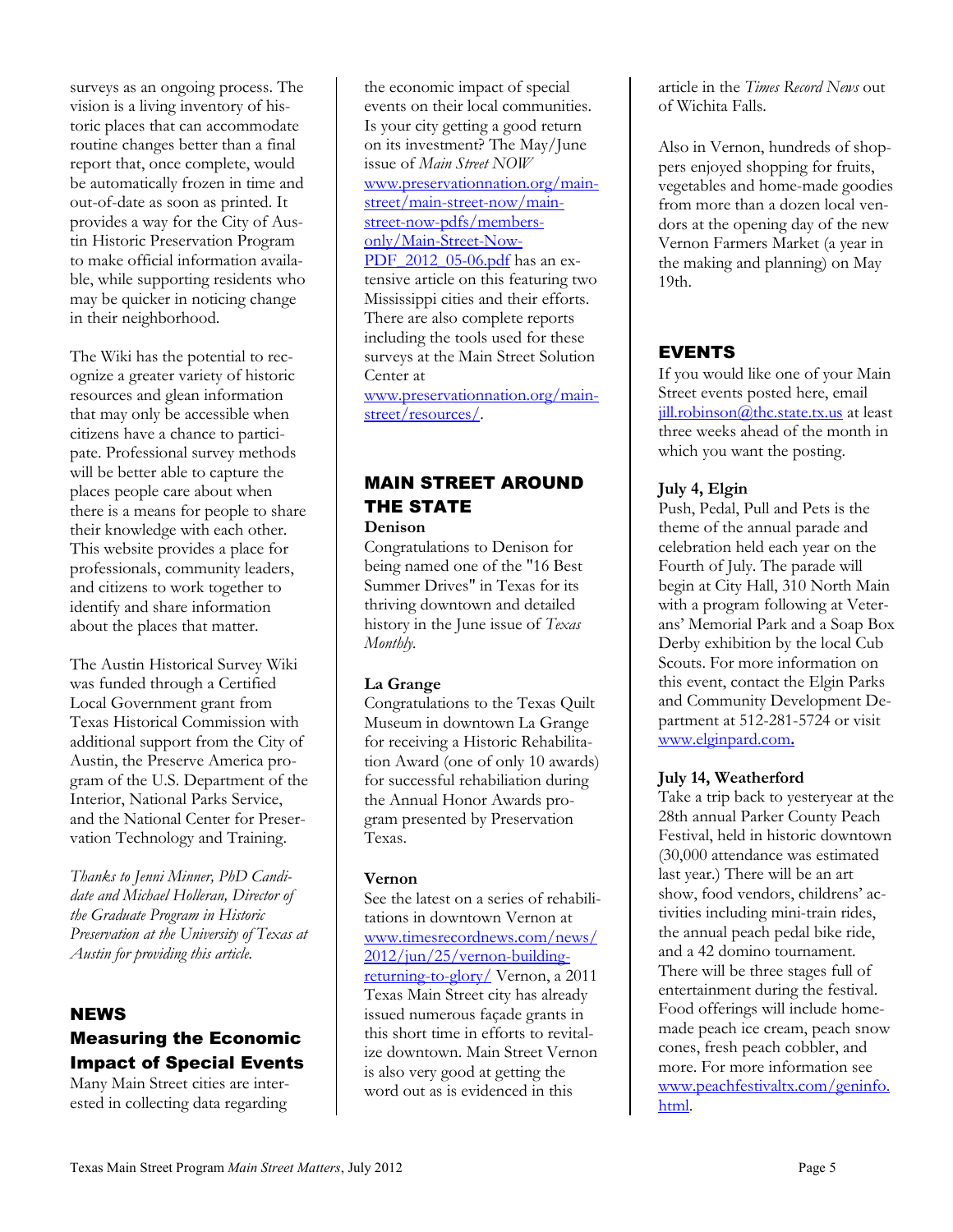## SEMINARS/WORKSHOPS/ WEBINARS League of Historic American Theaters Conference

With the theme Celebration of the Past, Innovation for the Future, the 36th annual League of Historic American Theatres conference and theatre tour will be held **July 18–21** in San Diego, Calif. Conference sessions will range from successful fundraising strategies to cutting edge LED lighting and how to convert to digital cinema. See [www.lhat.org](http://www.lhat.org/)

#### Texas Friendly **Train the Trainer Hospitality Workshops**

Become a certified Texas Friendly instructor through this hospitality workshop comprised of two halfday sessions that provide the best tools to take back to one's community regarding customer service. The workshops will be:

#### **Falfurrias, Aug. 22-23 Athens, Oct. 16-17 Rockwall, Oct. 18-19**

Cost is \$200 for new instructors (both days); \$100 for current instructor 'refresher' (1<sup>st</sup> day only). Free registration to AgriLife Extension staff. To find out more about the program and to register, visit the Texas Friendly Hospitality website at:

[http://agrilife.org/texasfriendly/w](http://agrilife.org/texasfriendly/workshops%20or%20call%20979.845.0869) [orkshops or call 979.845.0869.](http://agrilife.org/texasfriendly/workshops%20or%20call%20979.845.0869)

## CALL FOR PRESENTATIONS

The National Main Street Center has issued a call for presentations for the National Main Streets Conference in New Orleans April 14–

16, 2013 with the theme "Main Street and the Cultural Economy." The collision of heritage tourism, the arts, and entrepreneurism on Main Street can spark a "Big Bang" —one of a thriving cultural economy. This year, the conference will explore the Creative Economy, seeking out ways in which local communities and regions can benefit from leveraging the ideas, the people, and the unique assets that set them apart. Applications are due **August 16**. For details, see [www.preservationnation.org/main](http://www.preservationnation.org/main-street/training/conference/2013neworleans/2013-content-development.html)[street/training/conference/2013ne](http://www.preservationnation.org/main-street/training/conference/2013neworleans/2013-content-development.html) [worleans/2013-content](http://www.preservationnation.org/main-street/training/conference/2013neworleans/2013-content-development.html)[development.html](http://www.preservationnation.org/main-street/training/conference/2013neworleans/2013-content-development.html)

## AWARD SUBMISSIONS 2013 First Lady's Texas Treasures Awards

The THC is currently accepting applications for the 2013 First Lady's Texas Treasures Award. Community representatives can apply or be nominated based on criteria listed on the nomination form, available at [www.thc.state.tx.us/awards/awdFr](http://www.thc.state.tx.us/awards/awdFrstLdyTxTrs.shtml) [stLdyTxTrs.shtml.](http://www.thc.state.tx.us/awards/awdFrstLdyTxTrs.shtml) A completed

form and supporting documentation are due by **August 31, 2012.** 

Through the award, Texas First Lady Anita Perry, acting as honorary chair in partnership with the THC, honors communities that have shown a high level of creativity and ingenuity in recognizing and preserving their authentic Texas sense of place. These communities use the resources and preservation tools available from the THC and others to realize significant economic benefits as a result of their strong cultural and historic preservation stewardship.

Designated communities receive special signage and a DVD promoting their cultural resources. To see video clips of the awardwinning communities since 2009, visit

[www.thc.state.tx.us/heritagetouris](http://www.thc.state.tx.us/heritagetourism/htfltta.shtml) [m/htfltta.shtml.](http://www.thc.state.tx.us/heritagetourism/htfltta.shtml)

For further information contact April Garner, State Coordinator, Texas Heritage Tourism Program at 512.463.2630.

## GRANTS Anice Read Fund

The Anice Read Fund awards grants to Texas Downtown Association (TDA) members seeking funding for downtown projects, program development and staff development.

The fund, initiated in 1999 by TDA past presidents, honors the legacy of Anice Read, former commissioner of the Texas Historical Commission (THC) and founder of both TDA and Texas Main Street. Since 2000, more than \$50,000 has been distributed to member cities, leveraging more than \$4 million from other funding sources.

Applications for the 2012 grant cycle are due **Friday, August 31**. See

[www.texasdowntown.org/anice](http://www.texasdowntown.org/anice-read-grants.html)[read-grants.html](http://www.texasdowntown.org/anice-read-grants.html)

## APPLICATIONS

The Texas Main Street Program is accepting applications for entrance into the program in 2013. See [www.thc.state.tx.us/](http://www.thc.state.tx.us/) for details. Application deadline is Tuesday, July 31.